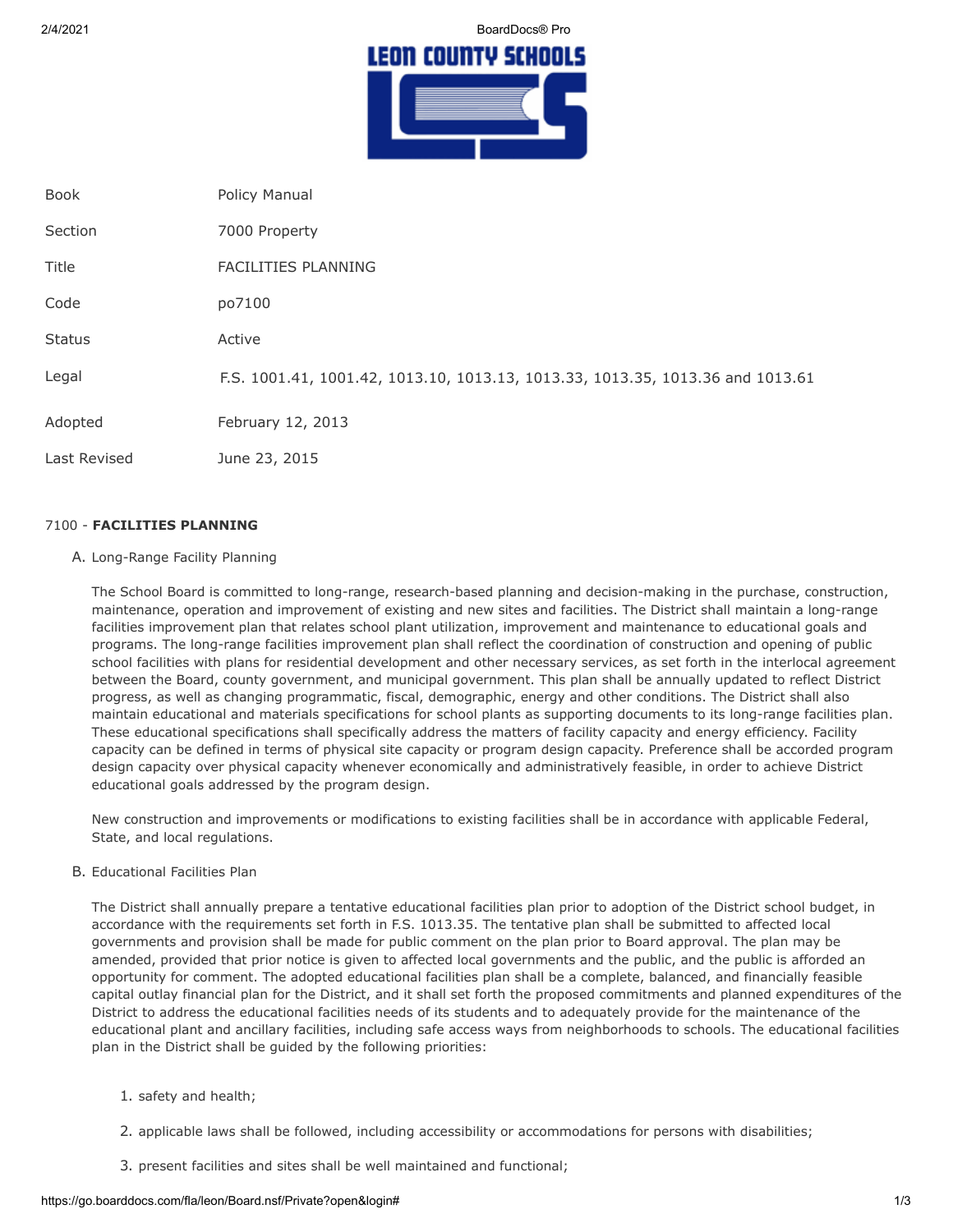- 4. accreditation standards shall be met;
- 5. schools shall be as equal as possible in terms of the quality of their facilities;
- 6. instructional space shall complement the teaching effort;
- 7. facilities shall be made as energy efficient as economically justifiable;
- 8. administrative and support space shall complement the administrative and support effort; and
- 9. facilities should be permanent and long lasting.

### C. Five Year Facilities Work Program

The District shall update annually its Five Year Facilities Work Program for approval by the Board and submission to FDOE by October 1st of each year, or as required by State law. The Five Year Work Program shall be financially feasible and shall reflect the five (5) year listing of capital outlay projects adopted by the Board in order to properly maintain the educational plants and ancillary facilities of the District and to provide an adequate number of satisfactory student stations for the projected student enrollment of the District in grades K-12 programs. The detailed plans for providing student stations in the District's Five Year Facilities Work Program shall be based on recommendations made in the Educational Plant Survey as specified in Board Policy 7100.01. Once approved by the Board, the Five Year District Facilities Work Program shall be submitted to FDOE.

D. Educational Plant Survey

At least once every five (5) years, the District shall arrange for an educational plant survey in conformance with section F.S. 1013.31(1), which shall expire on June 30th of the fifth fiscal year from the survey year. All new construction, remodeling and renovation included in the District's Five Year Facilities Work Program must be adopted by the Board and included in the educational plant survey. The Board shall readopt the educational plant survey annually to ensure that the Five Year Facility Work Program and the educational plant survey are balanced and facilities planning is properly coordinated for the five (5) year span covered by the Five Year Facilities Work Program. The educational plant survey shall propose a building program for the District for a period of five (5) years.

1. Survey Report

The District's Educational Plant Survey Report shall contain recommendations for housing educational programs, services, leased space used for conducting the District's education instructional programs, projected student population, and other information required by F.S. 1013.31; and shall be reviewed and approved by the Board prior to submission to FDOE. The survey shall include, but not be limited to, the following:

# a. Inventory

A current inventory of all existing Board-owned and long-term leased educational, ancillary and auxiliary facilities and plants, including all satisfactory lease-rented, lease-purchased, owned, and rented relocatables.

b. Recommendations

Recommendations for remodeling, renovation, new construction, site acquisition, site development, and site improvement for existing and new educational and ancillary plants and auxiliary facilities shall be coordinated with the local comprehensive plan as required in F.S. 1013.33. Recommendations shall include the general location, capacity, and estimated cost of work for each project.

1. Capital Outlay Classification 1 - Satisfactory (C-1)

An existing educational plant that is recommended by a survey for continued use or a new educational plant recommendation. Generally, adequate site; satisfactory facilities; or projected membership within desirable size range for the type of school.

2. Capital Outlay Classification 2 - Satisfactory (C-2)

An educational plant that is in a period of transition with evidence insufficient to recommend replacement. Generally, in need of renovation, repair, or maintenance.